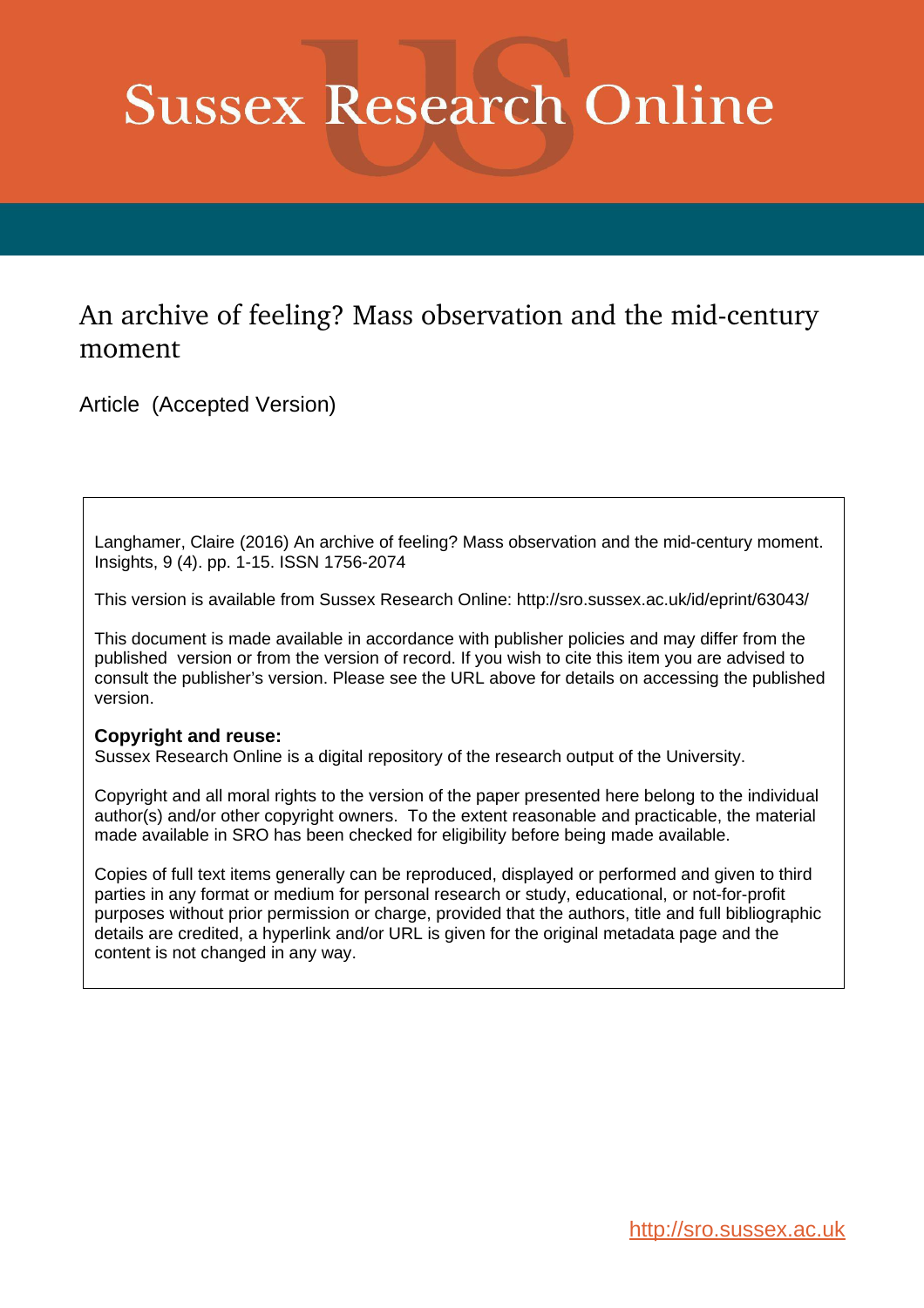### An Archive of Feeling? Mass Observation and the Mid-Century Moment

Claire Langhamer

*Abstract: This working paper has two objectives: one is methodological and the other is empirical. First it explores the issues at stake in accessing feelings in the past. How do historians 'get at' emotion and what feeling-evidence is available to us? Here I* am particularly interested in identifying sources that allow access to the feelings of *'ordinary' people and to the messiness of everyday emotional life. I will focus in particular upon the material generated by the British social investigative organization – Mass Observation – in the middle years of the twentieth century. In the second part of the paper I will demonstrate how a small sample of this Mass Observation material – discursive responses to open ended questionnaires sent to a panel of volunteer writers in May and August 1945 – can be used to enhance our understanding of the British transition from war to peace. Specifically I will use Mass Observation material to illuminate the work that emotion did, and was called upon to do. I will argue that emotion-management was a powerful frame for individual as well as public reconstruction narratives; that individual feeling and experience was valorised within this context; and that an emerging 'right to feel' was an important aspect of a broader post-1945 rights discourse.* 

I

In August 1945, the British social investigative organisation, Mass Observation, wrote to its national panel of volunteer writers soliciting responses to a number of topical questions. The panellists were asked for their views on the maintenance of wartime controls, on the treatment of Germany and on the newly elected Labour government. They were also asked about their emotional state. 'Describe in detail your own *feelings* and views about the atom bomb, and those of the people you meet,' stated the first question.<sup>1</sup> 'How do you feel about the peace now?' enquired the second.<sup>2</sup> Those who responded were not unfamiliar with this mode of questioning; the completion of open-ended questionnaires – called Directives – was a key aspect of the panel's engagement with Mass Observation. Two months earlier, for example, emotional well-being had also been foregrounded in the questions they were asked: 'How do you feel now the war is over in Europe, and how does this compare with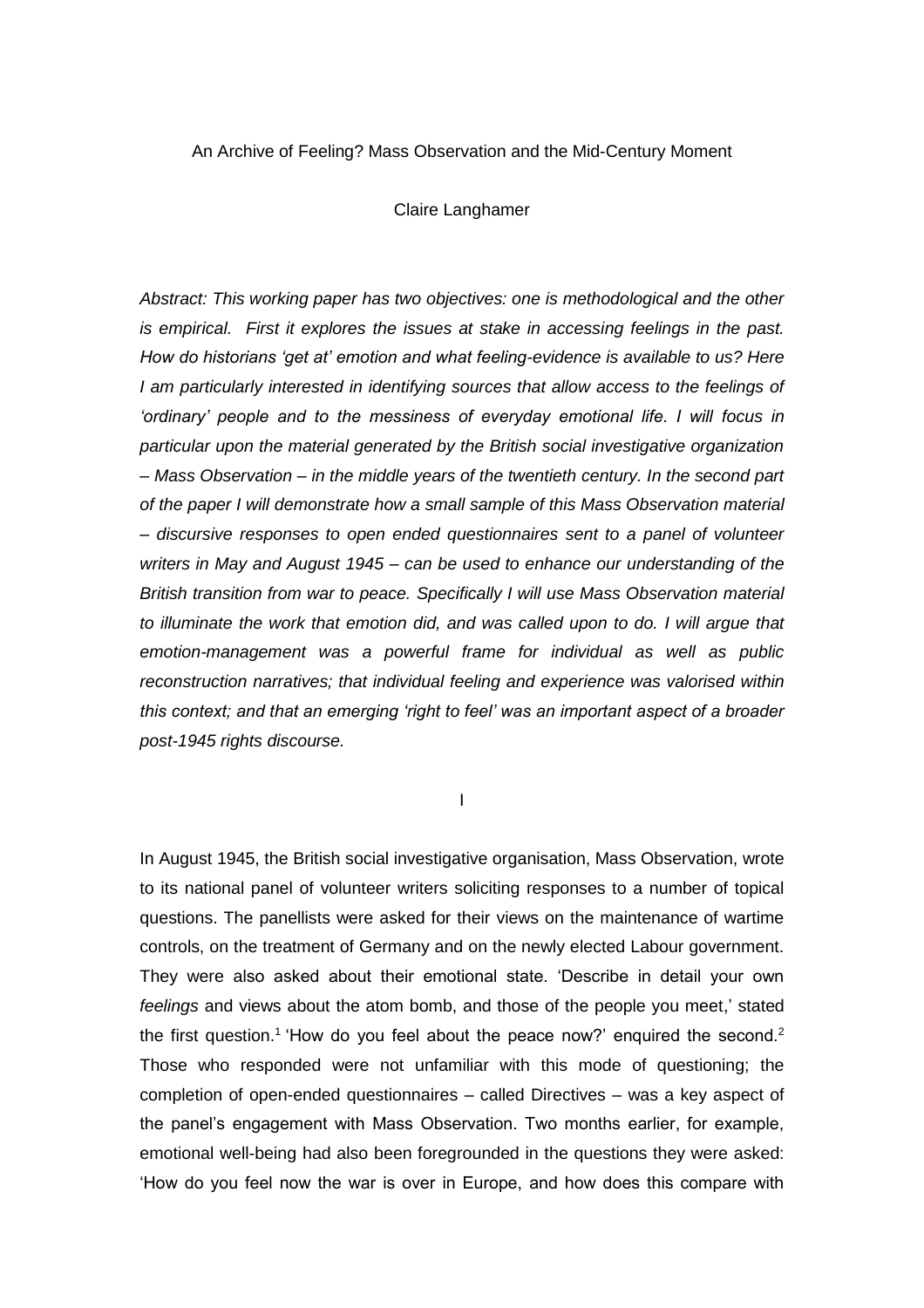how you expected to feel?,' 'What do you think is worrying people most at present?'<sup>3</sup> In fact, those who wrote for the organisation across the war years were routinely asked to record their feelings on a wide range of subjects. The framing of these topics traversed and actively blurred the distinction between private and public; the personal and the political; the apparently mundane and the self-consciously extraordinary. 'How do you feel about holidays this year?' (January 1940), 'What are your present feelings about the British Empire?' (February 1942), 'What are your personal feelings about invasion?' (March 1942), 'What are your personal feelings now about death and dying?' (May 1942), 'What are your own general *feelings* and *beliefs* about venereal disease?' (November 1942), 'How do you feel about the French nowadays?' (March 1943), 'What are your general feelings and beliefs about what is going on in India now?' (May 1943), and 'What do you feel about the recent bombing of Germany?' (December 1943) In January 1944 the Mass Observers were even asked to create a subjective mood chart marking 10 for 'maximum cheerfulness' and minus 10 for 'deepest depression.'

Mass Observation's commitment to feelings-based research questions was clearly more than a stylistic tick and extended beyond the immediate wartime context. Although some of its volunteer writers used 'feeling' as a proxy for thought or belief, most were clear that their response to these questions offered an emotional perspective. Emotion was both a research topic and a category of analysis for the organization itself. The relationship between thought, feeling and action lay at the heart of its research practice: in 1949 one publication described this focus rather beautifully as 'the live dynamic whole of feeling and behaviour.' (Mass Observation, 1949, p. 8) The evidence that Mass Observation generated therefore provides mediated access to British people's emotional worlds and helps us to get at what Joe Moran describes as 'the messy, convoluted experience lived by thinking, feeling selves.' (Moran, 2015, p. 161) But the words it generated also reflect wider cultural shifts allowing us to think beyond individual experience, its narration and its interpretation, to get at what Raymond Williams described as 'structures of feeling.' (Williams, 1977, pp. 128-135)

I have two objectives in this working paper: one is methodological; the other is empirical. First, I want to think through the issues at stake in accessing feelings in the past. What evidence of emotion is available to the historian of modern Britain in particular, and what challenges do we face in using it? Here I will pay particular attention to the material collected by Mass Observation in the middle years of the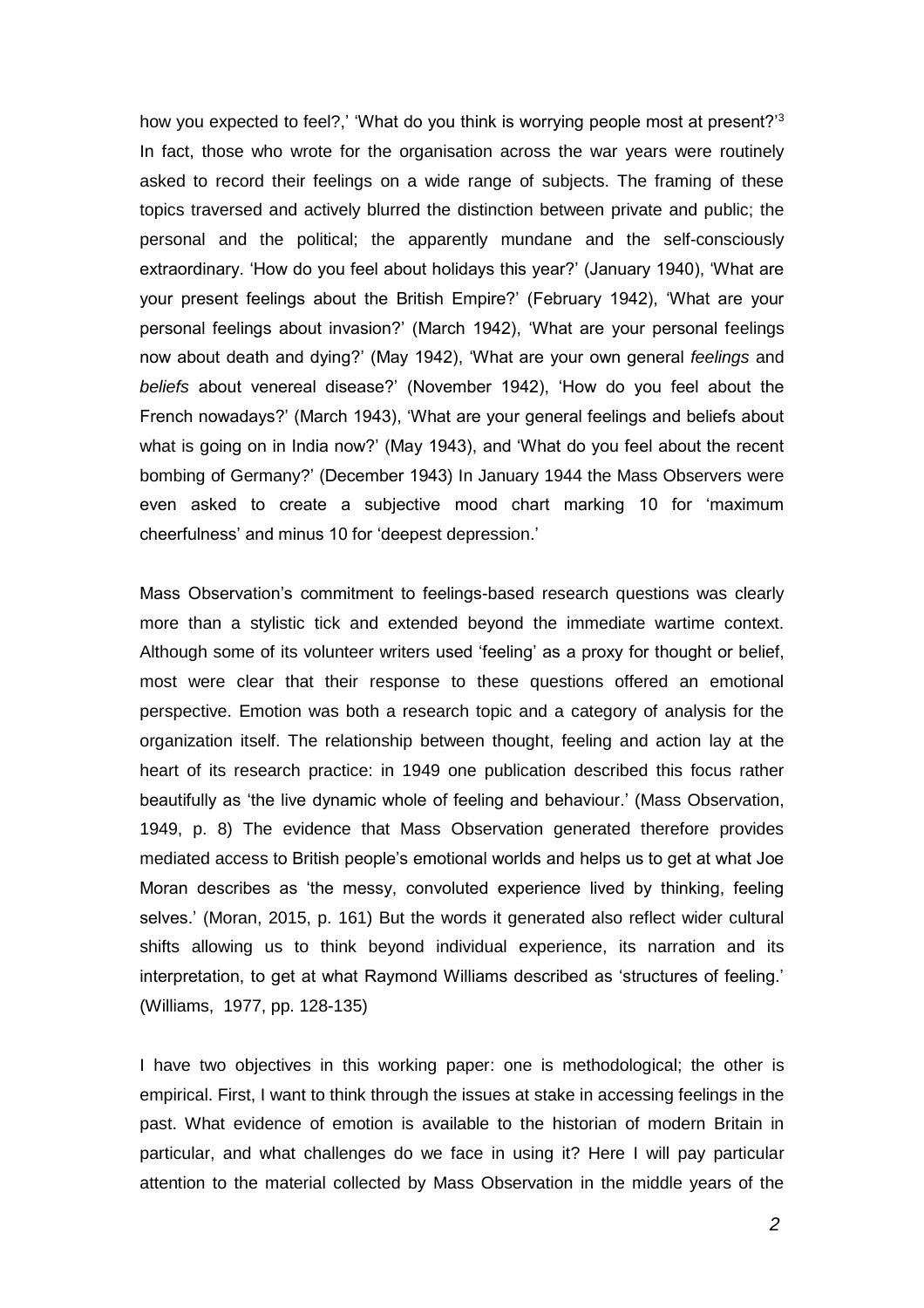twentieth century. Second, I want to use this Mass Observation evidence to map some of the work that emotion did in Britain in the immediate aftermath of the Second World War: to apply cultural theorist Sara Ahmed's question – 'What do emotions do?' – to a precise historical context. (Ahmed, 2014, p. 4) Here I am going to focus specifically on 'ordinary' people's feelings about the momentous events of 1945.<sup>4</sup>

II

Historians of emotion contend that feeling is, to a greater or lesser extent, framed by time and place. 'Emotions themselves are extremely plastic' observes the medievalist Barbara Rosenwein, 'it is very hard to maintain, except at an abstract level that emotions are everywhere the same.' (Rosenwein, 2001, p. 231) A recent 'emotional turn' – actually preceded by a great deal of feminist and queer work on emotion from the 1980s onwards – has generated diverse approaches rooted in the various schools of historical practice within which scholars operate. Some approach emotion itself as a 'useful category of historical analysis' through which political, economic, social and cultural histories can be re-framed. (Scott, 1986; Frevert, 2011) Others explore individual emotions such as love, anger, and fear across different time periods and locations. (Langhamer, 2013a; Rosenwein, 1998; Bourke, 2006)

Nonetheless, attention to emotional standards and codes still characterises the work of many emotional historians – an approach for which the early work of US historians Peter and Carol Stearns provided a point of departure. (Stearns and Stearns, 1985) Indeed we know a great deal more about how 'ordinary' people were instructed to feel than about the messiness of their actual emotional practice. And yet as Sara Ahmed writes: 'Messiness is a good starting point for thinking with feeling: feelings are messy such that even if we regularly talk about having feelings, as if they were mine, they often come at us, surprise us, leaving us cautious and bewildered.' (Ahmed, 2014, p. 210) In fact the history of emotion has often privileged tidier cultural and intellectual history approaches and sources.

For those seeking to write what might be termed a history of emotion 'from below,' the identification of evidence that allows us to move beyond a top-down reading of codes and regimes is crucial, and sometimes tricky. One option is simply to read official or prescriptive sources against the grain. So, when utilising popular advice literature such as magazine problem pages, we might consider the dynamic between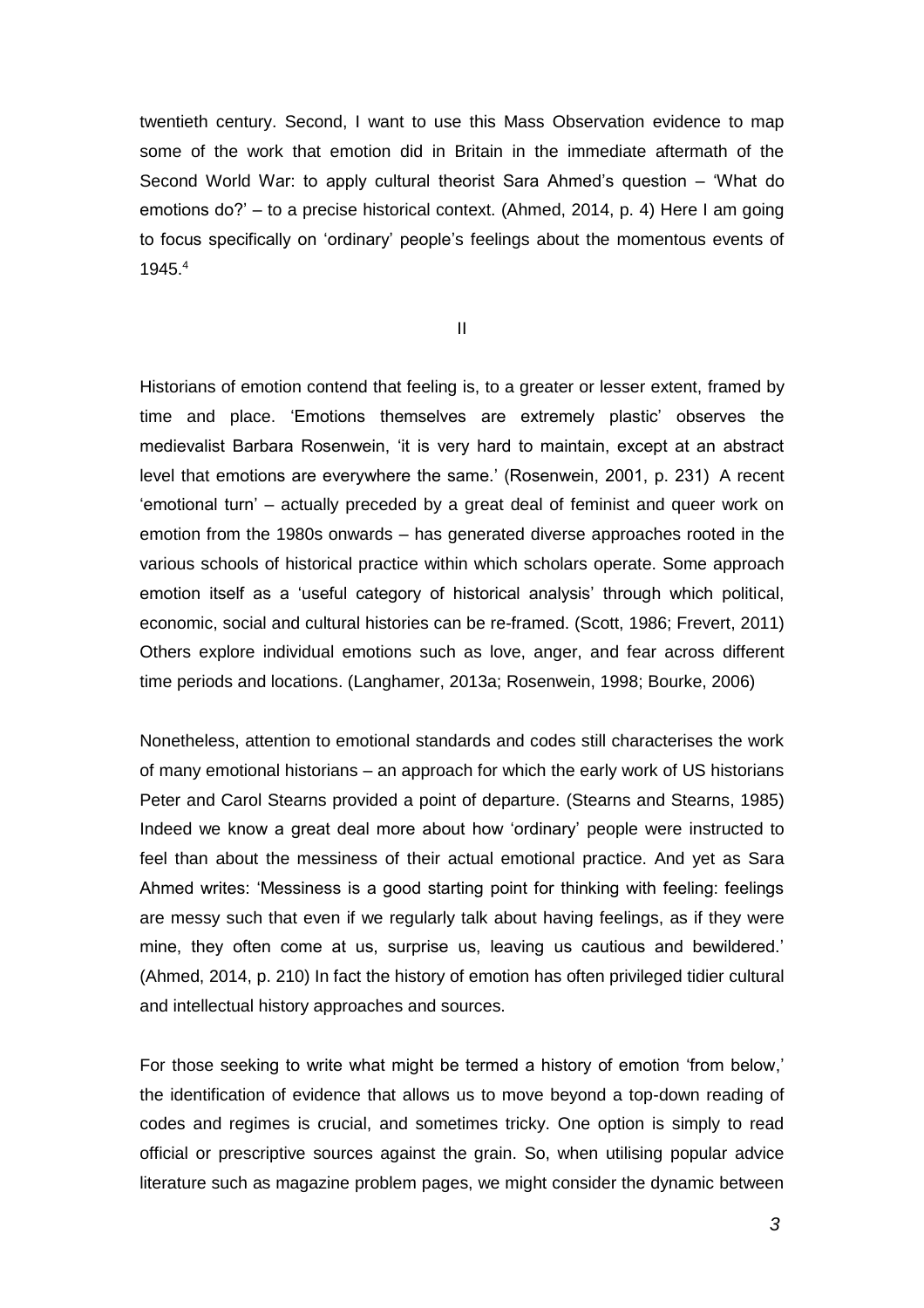adviser and advisee looking for points of contestation as well as acquiescence. (Langhamer, 2013b) In basic terms this is simply about locating evidence that allows us to access the unexpected and subversive things that people do with emotional codes, and to explore the contested space between prescription and practice. As Ute Frevert observes, 'Emotional norms, just as any social norm, were always in flux inviting individual agency as well as collective bargaining.' (Frevert, 2011, p. 215)

Or we might look to particular bodies of life history evidence – diaries, letters, photographs – the material through which ordinary men, women and children construct versions of their emotional lives for different audiences. We can use these to explore how people move between what Barbara Rosenwein has described as specific 'emotional communities [...] groups in which people adhere to the same norms of expression and value – or devalue – the same or related emotions.' (Rosenwein, 2006, p. 2) Or we can think about how they deploy specific 'emotional styles' drawing upon Benno Gammerl's suggestion that distinct spatial settings demand distinct emotional repertoires. (Gammerl, 2012, p. 164) We might also engage with recent work in cultural studies which attends to the formation of 'material moods that knit together culture on the ground' and consider how individuals conceive of, and are affected by, distinct moodscapes as they traverse everyday life. (Highmore, 2013, p. 431)

For the historian of mid-twentieth-century Britain the contemporaneously generated material held in the Mass-Observation Archive is of particular utility, not least because the organisation was committed to a study of both feeling and the everyday. Mass Observation was explicitly interdisciplinary in its ambitions, and experimental in its research practice. Founded by an anthropologist (Tom Harrisson) a poet/journalist and future professor of sociology (Charles Madge), and a filmmaker (Humphrey Jennings), Mass Observation emerged out of the broader documentary impulse of the 1920s and 30s in Britain and beyond. (Hubble, 2006) From its inception in 1937 until the mid-1950s, it recruited both paid and unpaid observers to act as 'cameras with which we are trying to photograph contemporary life [...] subjective cameras, each with his or her own individual distortion. They tell us not what society is like, but what it looks like to them. (Mass Observation, 1938, p. 66) An eclectic mix of research methods was used, including diary and discursive questionnaires, essay competitions, social surveys and ethnography. Within the archive we can find, for example, a box of competition entries on happiness, field notes on the observation of courting couples, and thousands of essays written by children about all manner of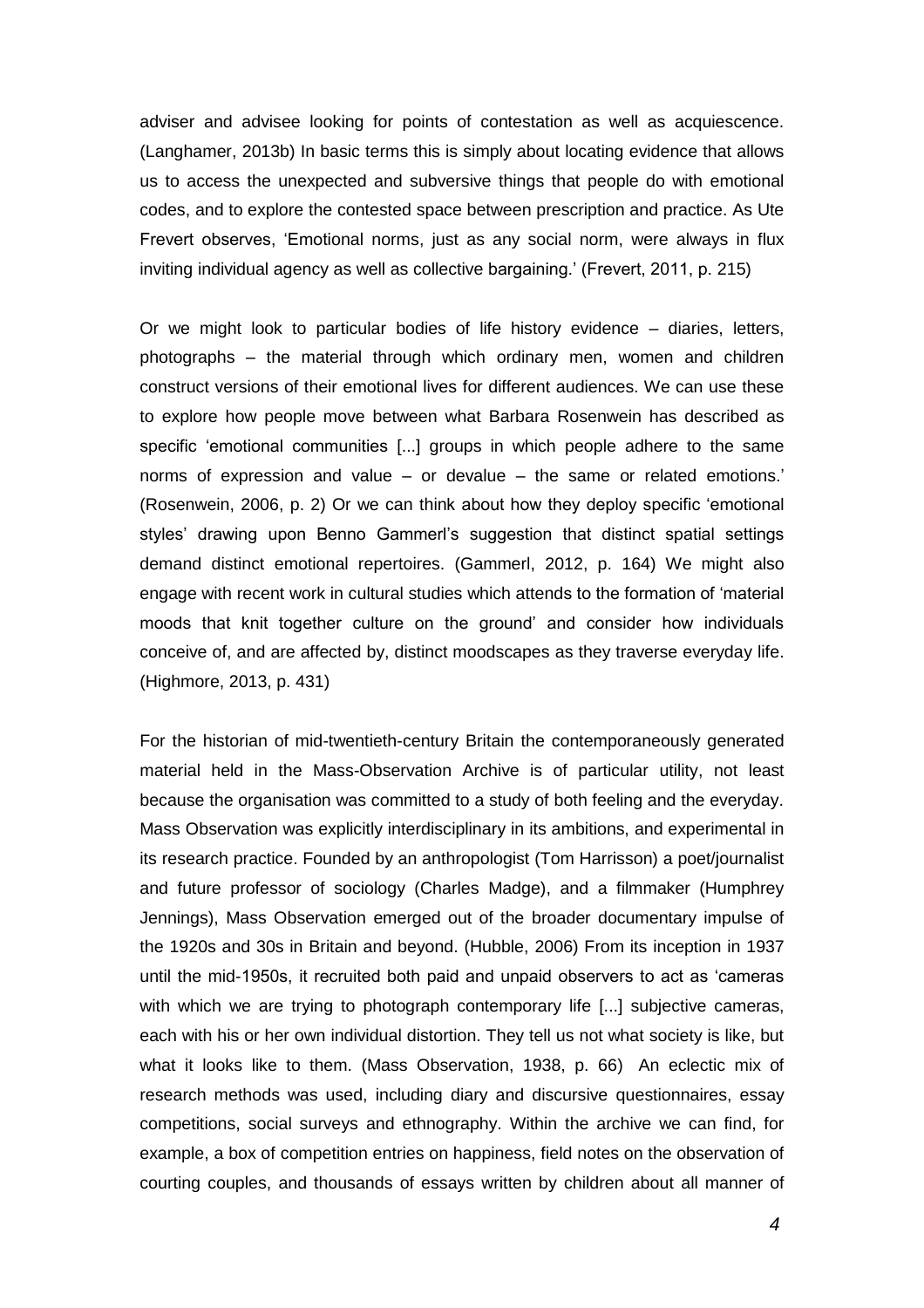topics, including their feelings about the future. These provide (amongst other things) ways of getting at the meanings and uses of emotion within the round of everyday life. Mass Observation therefore operates – to re-purpose Ann Cvetkovich's wellchosen phrase – as 'an archive of feelings.' (Cvetkovich, 2003)

Mass Observation operates as an archive of feeling in another way too. The act of writing for Mass Observation was itself a process steeped in feeling, not least because of the very specific, and often long-term, relationship between the organisation and its volunteer writers. Diarist Nella Last, for example, recorded her life for Mass Observation for over twenty years. (Malcolmson and Malcolmson, 2010) Those who volunteered to write for the organisation – either in diary or directive form – were, and remain, a distinctive group of people, not least because they believed their own thoughts to be worth recording. This is not evidence that lends itself to easy generalisation or claims to representativeness, but it *is* characterised by the presence of extraordinarily 'thick description.' Individual motivations for participating in Mass Observation included a sense of citizenship, a commitment to selfimprovement, the wish to be creative and a sense of the value of writing 'anthropology of ourselves' in difficult times. Emotional disturbance or affective need could also drive participation. 'I frequently write to release pent-up emotion of a turbulent sort,' confessed a Cricklewood housewife in 1937:

Happiness I can express through normal channels – the children can cook sweets in the kitchen, I can buy 1lb of fresh herrings for supper etc. – but depression and disappointment make me mute with misery. Instead of giving the children a good whack when they annoy me, I repress my anger and remonstrate with them, afterwards perhaps pouring out my passions on paper. (Mass Observation, 1937)

Research practices are themselves both relational and contingent: generated out of particular sets of social relations at distinct moments in time. The material created by Mass Observation – and which is stored in the Mass Observation Archive today – was forged out of historically specific relationships and reflexive understandings of temporality. Those who wrote for the organisation moved between past, present and future in their contributions, seeking to relate their feelings to evidence; indeed often using their feelings *as* evidence. Historians bring their own historically contingent emotional responses to bear on this material: our current subjective positions framing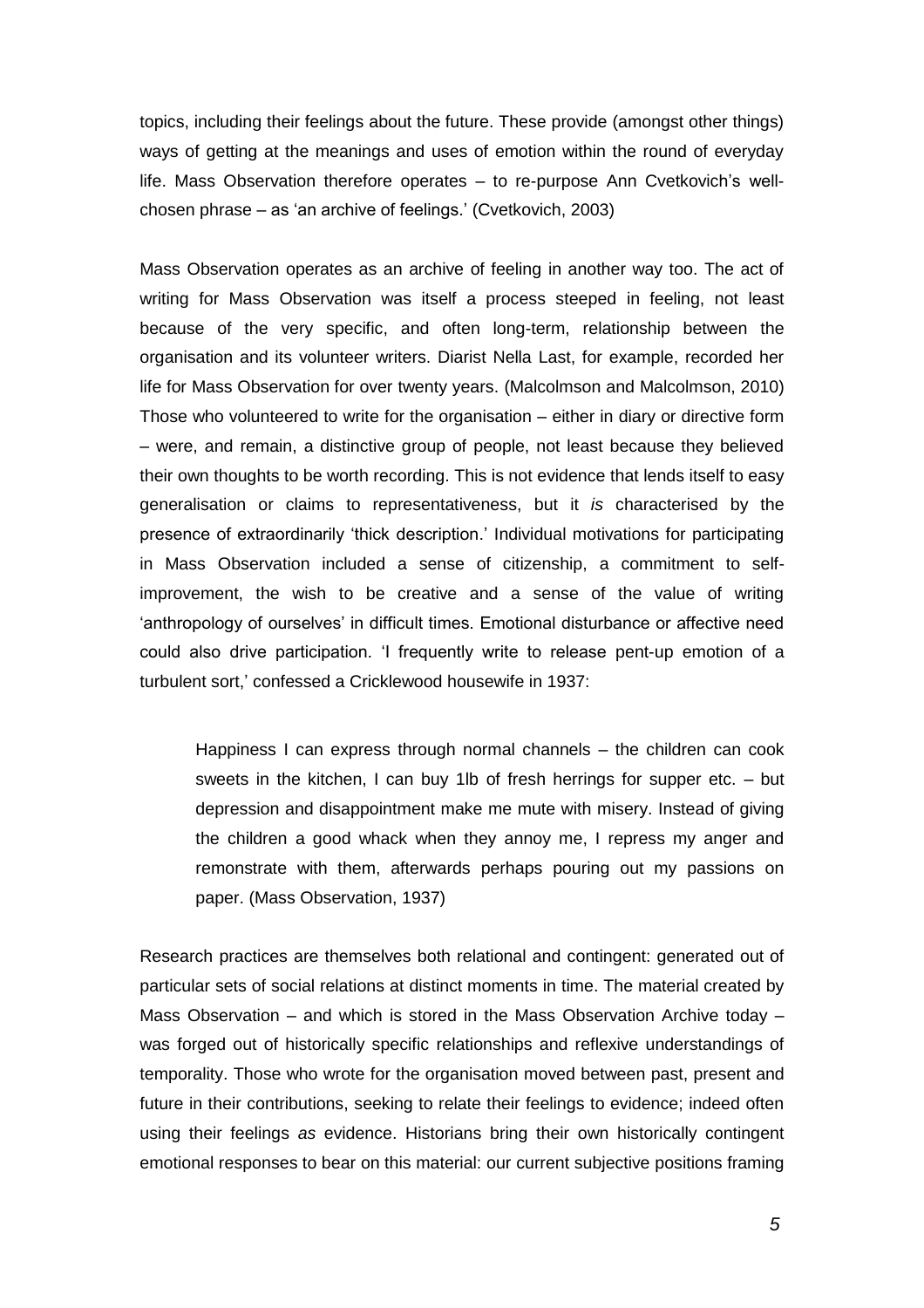our engagement with the past and our selection of evidence in the present. The generation, collection and use of historical evidence is rarely devoid of feeling.

III

In the last part of this paper I will use some of the feelings-evidence gathered by Mass Observation in the summer months of 1945 to investigate the status and use of feeling in the making of the post-war world.

The impact of the Second World War upon British society has, of course, been extensively discussed by historians. (Field, 2011) Here I want to explore whether 1945 was also a moment of emotional rupture. Did post-war reconstruction necessitate new emotional regimes, communities, styles or moods? How did ordinary Britons deal with the emotional legacy of war both as individuals and as part of a collective, and how were the interlinked categories of feeling and experience deployed as ways of *knowing* the world in 1945 – and as grounds for *participating in* an increasingly dynamic public sphere. This links to a broader interest in  $-$  to misquote historian Joan W. Scott – 'the evidence of emotion' and a desire to provide a historical context for what has been described as the 'emotionalisation' of contemporary society. (Swan, 2008, p. 89)

The problem of the individual in the world loomed large in the writing of those Mass Observers responding to the Directives of May-June and August 1945. What was the utility of individual feeling in the face of cataclysmic world events, they wondered, and what, indeed, was the appropriate place for emotion within the decision-making processes of a modern democratic state? The war had demanded carefully calibrated emotional mobilisation; peace necessitated a reconfiguration of the status of emotion within an expanded public sphere. Within this context political and social stability was held to rest in part on the ability of each citizen to manage their own emotions and those of other family members. To assist in this endeavour, both marital and child guidance were integral parts of the post-war settlement. (Thomson, 2013) In the immediate aftermath of the conflict a sense of emotional instability pervaded the individual accounts of Mass Observers. 'I have noticed that many people seem more 'nervy,' strained and depressed now that the peace is here than they did during war,' wrote one woman: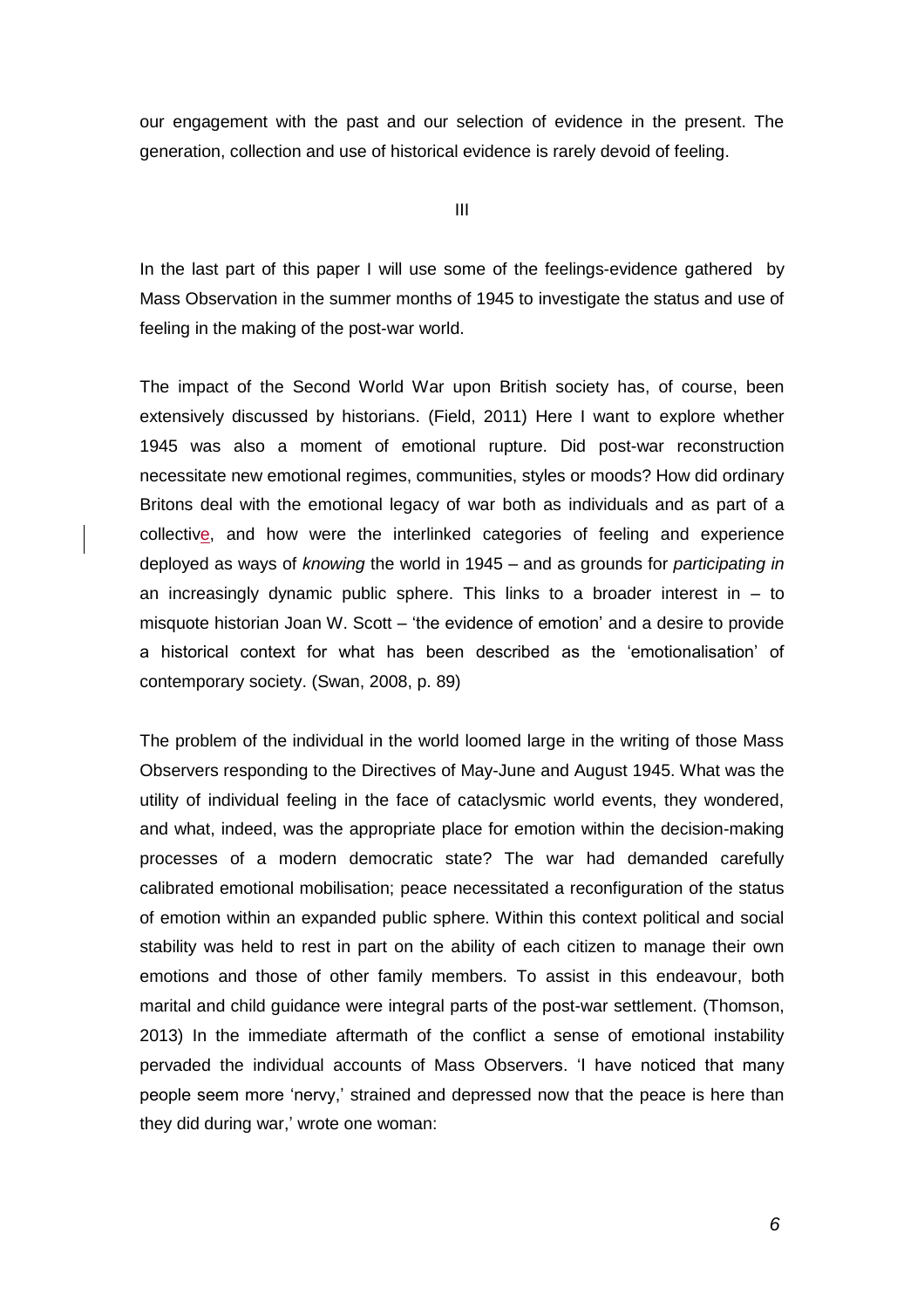Perhaps it is reaction; perhaps a sense of the futility of it all; perhaps the feeling which practically everyone has that the peace problems are going to be as great as the war ones. 'The killings stopped, but everything else will be as bad or worse,' is the average opinion. One gets the feeling that people are lost and perplexed, astray in a dark forest. (MOA, DR3644, 1945a)

Of course the end of the war in Europe brought concrete material concerns. As might be expected employment, housing and the possibility of renewed war dominated the Mass Observer's July worry lists. The mobilization of *experience* – allied to the informative power of broadcasting – was a possible solution for one retired woman:

A constructive peace requires more unselfishness and thought and hard work than a jaded, war-weary world seems prepared to give. One would despair if there were not signs that many people are profiting by the experience of the years after the last war and are determined that things shall not take the same course this time, especially with regard to unemployment. They are also showing more interest and anxiety about foreign affairs than last time, due probably to the influence of radio. (MOA, DR 3649, 1945b)

Here we see the value attached to the experience of living through a previous postwar; we also see personality traits mapped on to the international stage, reminiscent of Margaret Mead's anthropological attempt to map 'national characters.' (Mandler, 2013) As a male Mass Observer put it:

It is not going to be an easy matter to ensure a lasting peace. Once again it is a question of selfishness and each Nation seems to be out for its own ends rather than the good of mankind and we must expect this so long as the individuals composing the Nation are selfish. (MOA, DR3634, 1945b)

Within these Mass Observation responses, the emotional fallout of the conflict also provoked concern. A twenty-year-old RAF man noted that he and his colleagues were particularly exercised by 'the infidelity of British women,' whilst a married woman claimed that 'Soldiers come home and kill their unfaithful wives and get off (with sympathy added.) [...] Soldiers have had a bad time, many young wives have had worse, much worse. These soldiers must learn self-control. If the wives don't want them *they don't* and that's that.' (MOA, DR3652, DR1016, 1945a) In both cases the writers describe a collapseof the private into the public; seen in the emphasis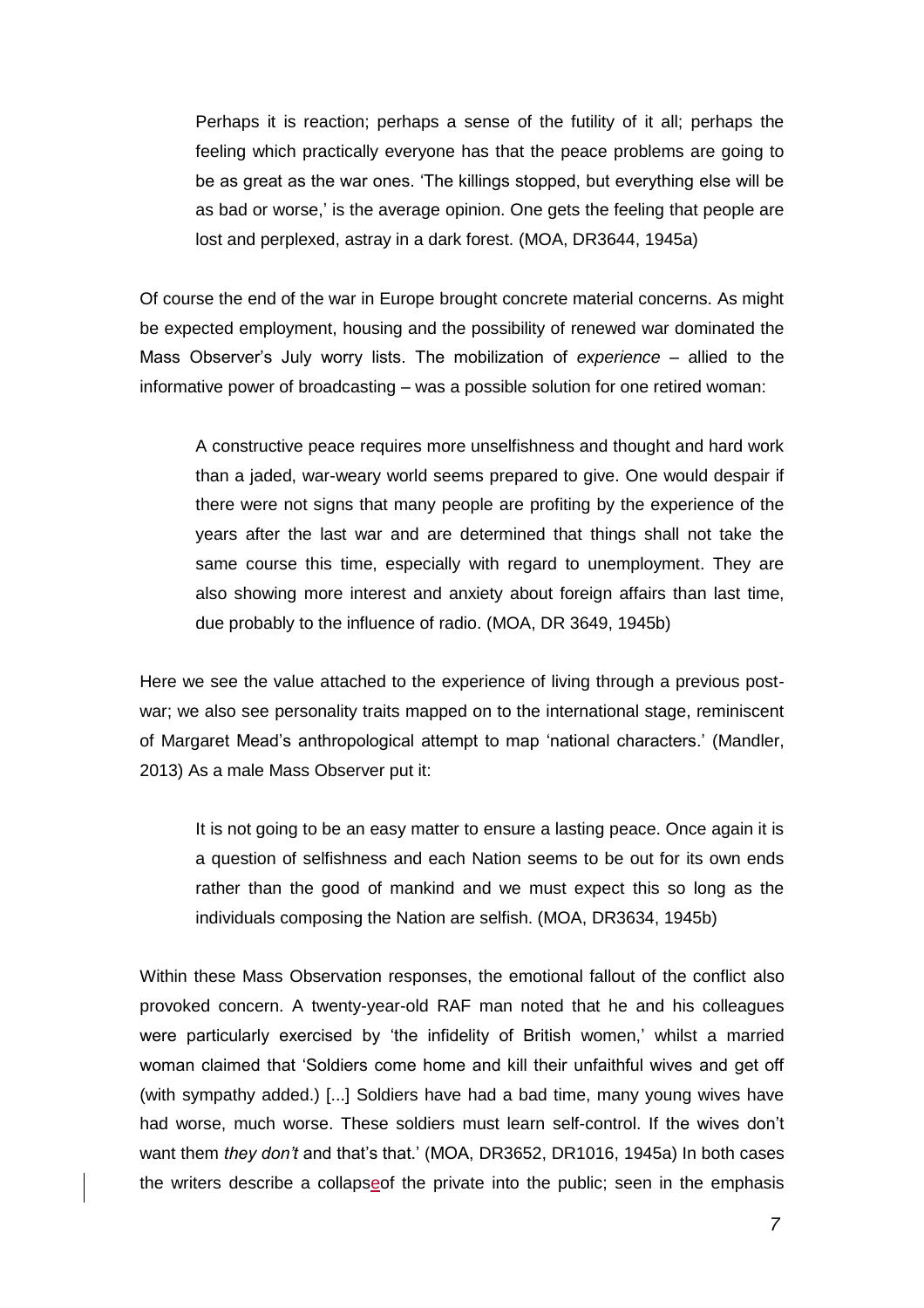upon collective rather than individual infidelity and in the perceived emotionalisation of the British criminal justice system.

The ambiguous status of emotion within the postwar world is clear throughout these responses, notably so in relation to domestic politics, science and world events. What was the proper place of emotion within the 1945 general election campaign for example? Clement Attlee's 12<sup>t</sup> June broadcast 'was not emotional enough for some of the workers in the weaving shed' according to a Yorkshire mill worker writing to Mass Observation for the first time. (MOA DR3648, 1945a) Churchill's emotional state loomed large in the minds of some Mass Observers following his defeat. 'One cannot help feeling sorry for Churchill; this must have been a great shock to him and one cannot imagine quite what he will do now.' (MOA, DR3545, 1945a) Others pondered the relationship between science and feeling. One young man even wondered whether 'people are *emotionally* afraid of science: afraid because it is a product of the brain, and their own brains are not trained to minimize the emotional aspect in favour of an outlook that would enable them to logically understand.' (MOA, DR3479, 1945b) Musing on the subject at length he admitted that he had also found it difficult 'to omit the emotional factor.'

The events of early August 1945 provoked particularly reflective accounts by Mass Observers. 'My first response to the atomic bomb was one of complete consternation – a feeling of having lost any sense of security at all, that within a few years we would all be killed and mankind would vanish from the face of the earth,' wrote a 28 year-old secretary:

At the same time I had a slight feeling of rejoicing that this must surely bring the end of the Japanese war very soon, but this was a very minor triumph compared with the staggering effect of the news. Then gradually I began to hope that the atomic bomb would mean the end of all wars, that no nation would every have the stupidity to risk a war that would mean complete extinction.' (MOA, DR3545, 1945b)

A 60-year-old Conservative voter confessed herself '[T]oo horrified to want to think or speak of it and yet it is seldom out of my mind [...] my next door neighbor wrote to the local paper and said that after the elimination camps in Germany the bombing of Hiroshima and Nagasaki were the most horrible acts ever perpetrated by man.' (MOA, DR1014, 1945b.) This complex fusion of hope and terror – so characteristic of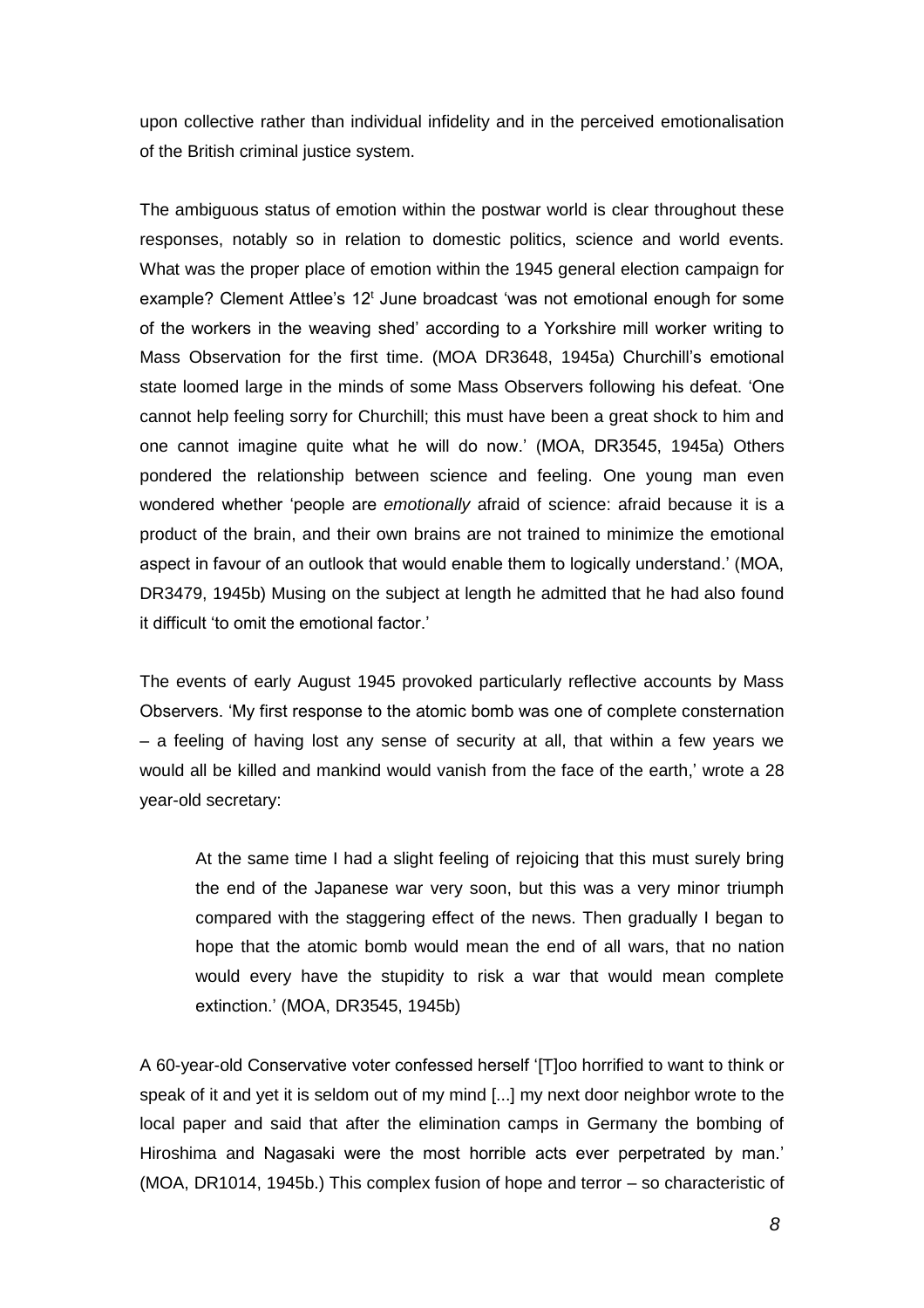1940's thinking – pervades the responses of Mass Observers and helps to explain the post-war turn to home, despite the scarcity of actual homes to turn to.

#### IV

A year earlier in 1944, Mass Observation had asked servicemen and women to enter an essay competition entitled, 'My ideas and hopes for post-war conditions.' A radio officer in the Merchant Navy began his contribution thus: 'Never before in the midst of the jumble of heroism and horror, sacrifice and bestiality, idealism and misery, that is war, have so many of the world's ordinary folk looked towards the coming of peace with such upwelling hopes.' (MOA, 1944) These hopes rested on the transformative power of emotion, as much as the reforming power of politics. Individual emotional battles and everyday emotional exchange became powerful frames for public reconstruction narratives. Reconstruction revolved around the personal in intriguing ways – not just in the foregrounding of family and home, but in the valorisation of individual feeling and wartime experience. The proper management of feeling became a way of coping with the problems of post-war British society: good citizens were emotionally literate individuals who took active responsibility for their own affective welfare. This emotion-management was necessary because of a newly emerging *right* to feel in public as well as private life. This turn to feeling was ultimately instrumental in the breaking down of public-private distinctions and is strikingly evident in the writing of so many Mass Observers in the summer of 1945 and beyond.

Indeed in the decades after 1945 emotion came to matter a great deal within public as well as private worlds, as dominant emotional styles shifted from those rooted in self-discipline to those that celebrated self-expression. We see evidence for this shift in the changing self-representations of politicians and within an everyday political culture which increasingly used feeling to unify the nation and to exclude others from it. We see it too in the field of journalism and in a growing obsession with taking the 'mood' of the nation. It is also apparent in the pervasiveness of psychological ways of thinking within the developing welfare state, as well as in the permissive legislation of the 1960s in which the right to feel and to act on one's feelings gained a measure of legal sanction. Even the economy was not immune to the advance of feeling. A turn towards 'emotional capitalism' harnessed emotional labour, imposed emotional burdens and claimed to valorise emotional intelligence. (Illouz, 2007)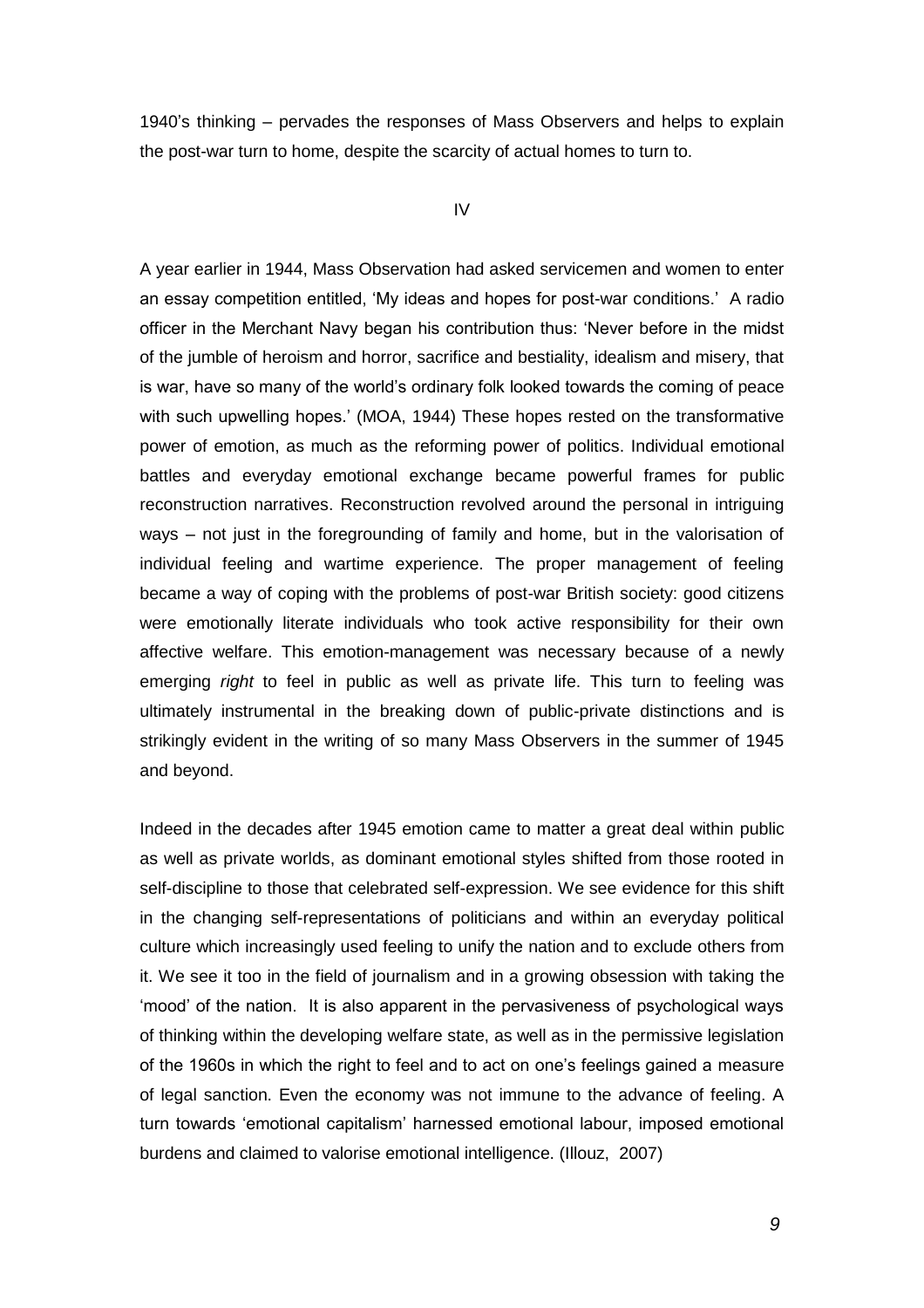Using the evidence generated by Mass Observation in the middle of the twentieth century we can also, however, see the messy and complex ways in which individuals understood the status and role of emotion within a rapidly changing world and constructed *themselves* as emotional citizens. As feminist scholars have long noted, 'power circulates through feeling.' (Pedwell and Whitehead, 2012, p. 116) It could also drive social and political change, acting as a vehicle for the operation of agency within everyday life, because as Swan suggests, 'emotions are imagined to provide a privileged source of truth about the self and its relations with others.'(Swan, p.89) Feeling was increasingly seen as a legitimate basis upon which to assert knowledge claims about the world and carve out a place within civil society. Nowhere is this perhaps more evident than in individual responses to the events of 1945.

Reference List

Ahmed, Sara (2014) *The Cultural Politics of Emotion*. Edinburgh: Edinburgh University Press.

Bourke, Joanna (2006) *Fear: a cultural history*. London: Virago.

Cvetkovitch, Ann (2003) *An Archive of Feelings: trauma, sexuality and lesbian public cultures*. Durham and London: Duke University Press.

Dale, H. E. (1941) *The Higher Civil Service of Great Britain*. London: Oxford University Press.

Frevert, Ute (2011) *Emotions in History – Lost and Found*. Budapest and New York: Central European University Press.

Gammerl, Benno (2012) 'Emotional Styles – Concepts and Challenges,' *Rethinking History. The Journal of Theory and Practice*, 16:2, 161-175.

Highmore, Ben (2013) 'Feeling Our Way: Mood and Cultural Studies,'

*Communication and Critical/ Cultural Studies*, 10:4, 427-438.

Hubble, Nick (2006) *Mass-Observation and Everyday Life*. *Culture, History, Theory*. London: Palgrave Macmillan.

Illouz, Eva, (2006) *Cold Intimacies: The Making of Emotional Capitalism*. London: Polity.

Langhamer, Claire (2013a) *The English in Love. The Intimate Story of an Emotional Revolution*. Oxford: Oxford University Press.

Langhamer, Claire (2013b) 'Everyday Advice on Everyday Love: romantic expertise in mid-twentieth century Britain,' *L'HOMME: European Journal of Feminist History*, 24:1, 35-52.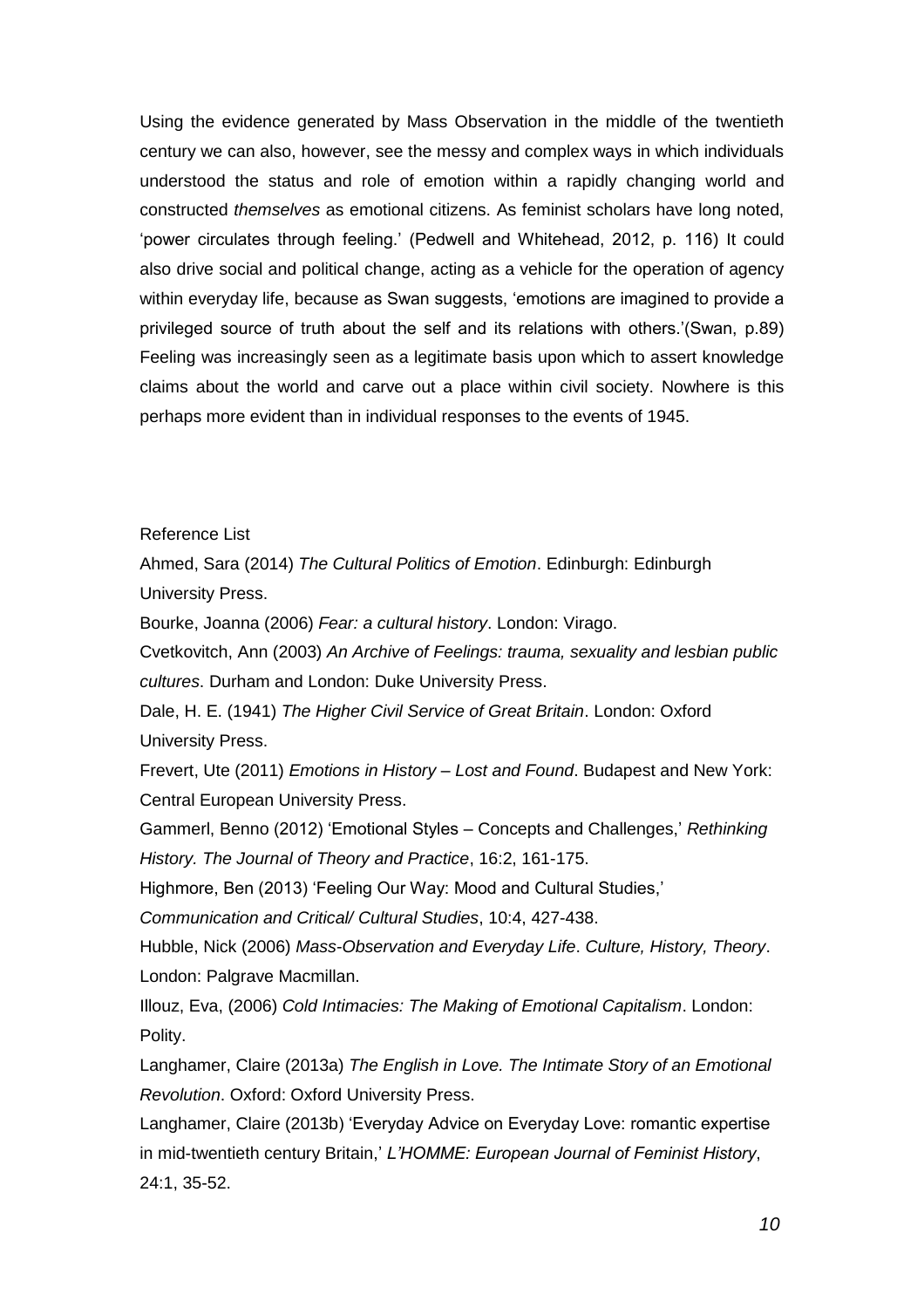Malcolmson, Patricia and Malcolmson, Bob (eds) (2010) *Nella Last in the 1950s* London: Profile.

Mandler, Peter (2013) *Return From the Natives. How Margaret Mead Won the Second World War and Lost the Cold War*. New Haven: Yale University Press.

Mass Observation (1938) *First Year's Work*, *1937-38.* London: Lindsay Drummond.

Mass Observation (1949) *The Press and its Readers. A Mass-Observation Survey.* London: Art & Technics Ltd.

Mass Observation Archive (MOA) (1937) Day Survey 81, 'Why I write for Mass Observation.'

Mass Observation Archive, (MOA) (1944)Topic Collection 40, 'Post War Hopes: British Legion.'

Mass Observation Archive (MOA) (1945a) May-June Directive.

Mass Observation Archive (MOA) (1945b) August Directive.

Moran, Joe (2015) 'Private Lives, Public Histories: The Diary in Twentieth-Century Britain,' *Journal of British Studies*, 54:1, 138-162.

Pedwell, Carolyn and Whitehead, Anne, (2012) 'Affecting feminism: questions of feeling in feminist theory,' *Feminist Theory* 13:2, 115-129.

Rosenwein, Barbara H. (2001) 'Writing Without Fear about Early Medieval Emotions,' *Early Medieval Europe,* 10: 2, 229-34.

Rosenwein, Barbara H. (ed.) (1998) *Anger's Past The Social Uses of Emotion in the Middle Ages.* Ithaca: Cornell University Press.

Rosenwein, Barbara H. (2006) *Emotional Communities in the Early Middle Ages*. Ithaca: Cornell University Press.

Scott, Joan W. (1986) 'Gender: a Useful Category of Historical Analysis,' *The American Historical Review*, 91:5, 1053-1075.

Stearns, Peter N. and Stearns, Carol Z. (1985) 'Emotionology: Clarifying the History of Emotions and Emotional Standards,' *The American Historical Review*, 90:4, 813- 836.

Swan, E. (2008) ''You make me feel like a woman': thereapeutic cultures and the contagion of femininity,' *Gender, Work and Organisation*, 15:1, 88-107.

Thomson, Mathew (2013) *Lost Freedom: The Landscape of the Child and the British Post-War Settlement.* Oxford: Oxford University Press.

Williams, Raymond (1977) *Marxism and Literature.* Oxford, Oxford University Press.